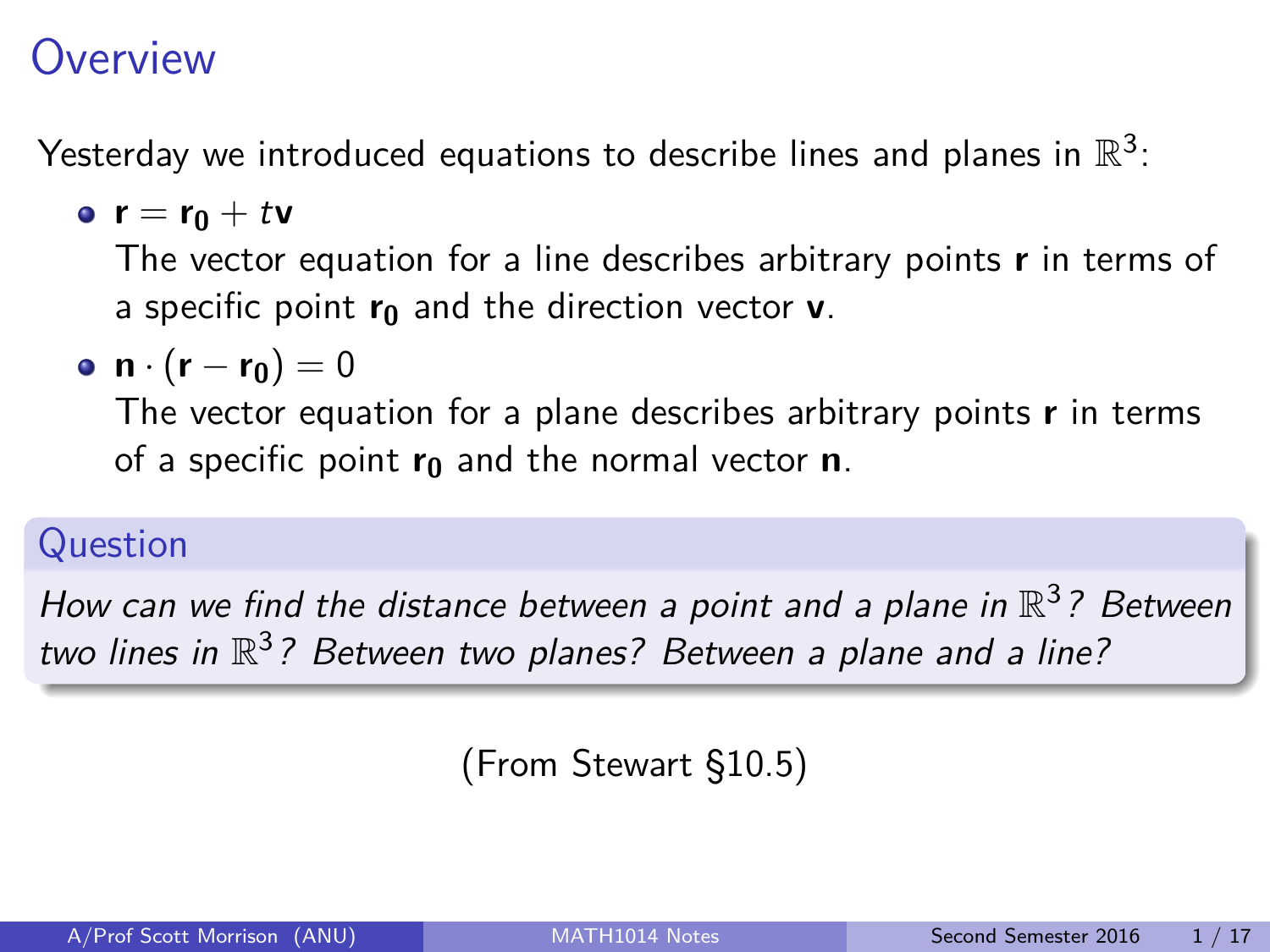The distance between two points is the length of the line segment connecting them. However, there's more than one line segment from a point P to a line L, so what do we mean by the *distance* between them?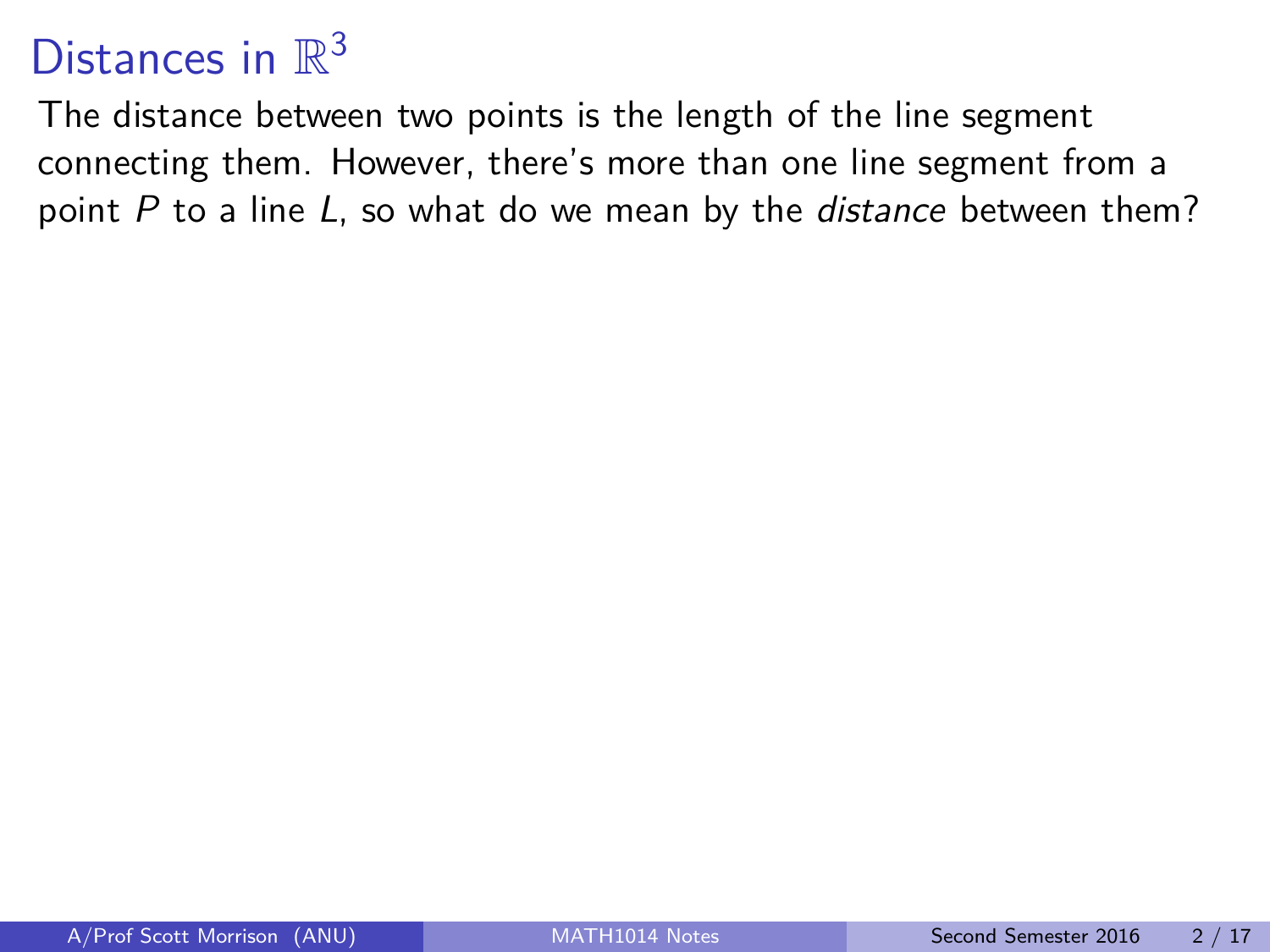The distance between two points is the length of the line segment connecting them. However, there's more than one line segment from a point P to a line L, so what do we mean by the *distance* between them?

The distance between any two subsets A, B of  $\mathbb{R}^3$  is the smallest distance between points a and b, where a is in A and b is in  $B$ .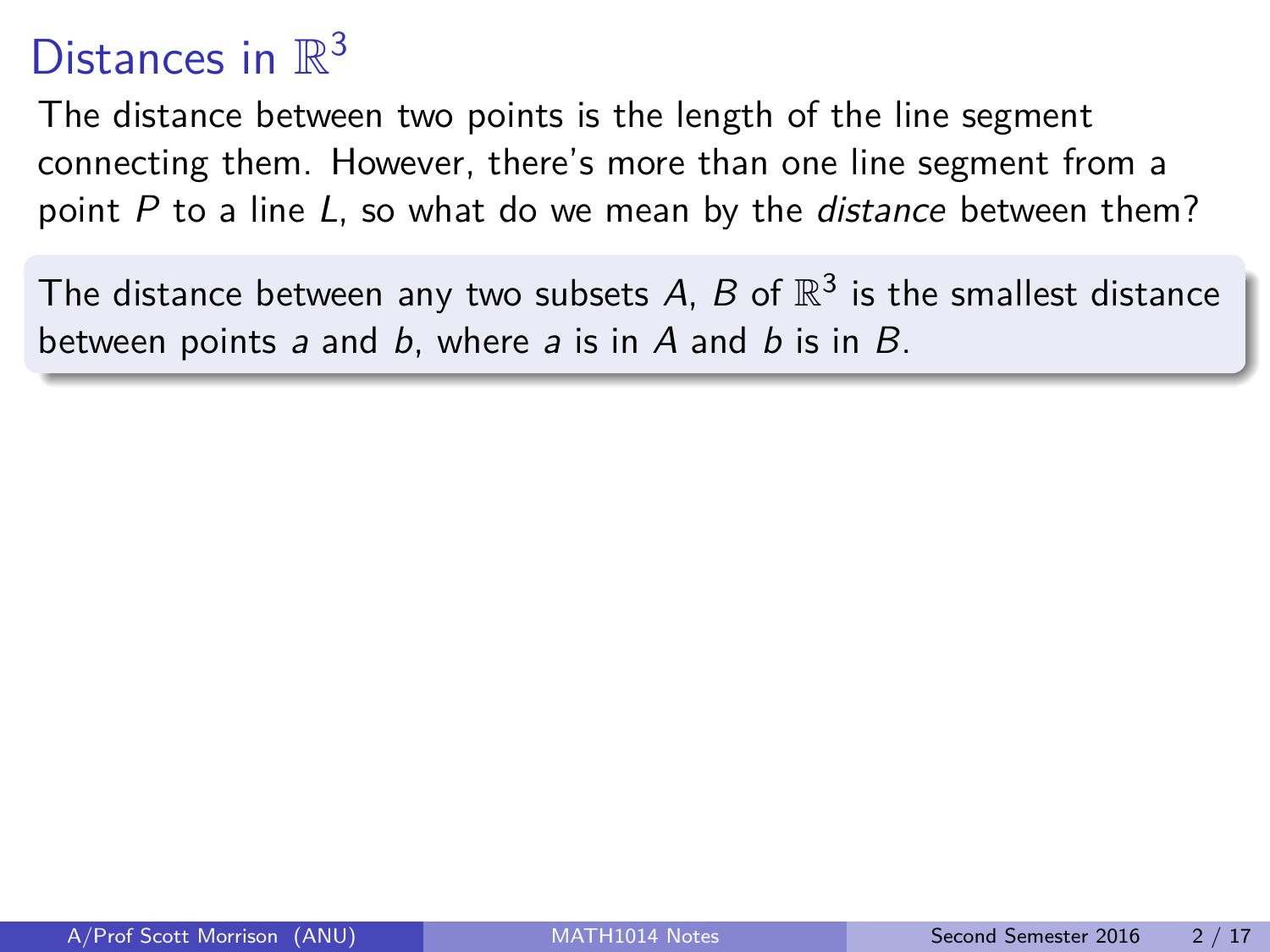The distance between two points is the length of the line segment connecting them. However, there's more than one line segment from a point P to a line L, so what do we mean by the *distance* between them?

The distance between any two subsets A, B of  $\mathbb{R}^3$  is the smallest distance between points a and b, where a is in A and b is in  $B$ .

 $\bullet$  To determine the distance between a point P and a line L, we need to find the point  $Q$  on L which is closest to P, and then measure the length of the line segment PQ.

This line segment is *orthogonal* to L.

 $\bullet$  To determine the distance between a point P and a plane S, we need to find the point  $Q$  on  $S$  which is closest to  $P$ , and then measture the length of the line segment PQ.

Again, this line segment is orthogonal to S.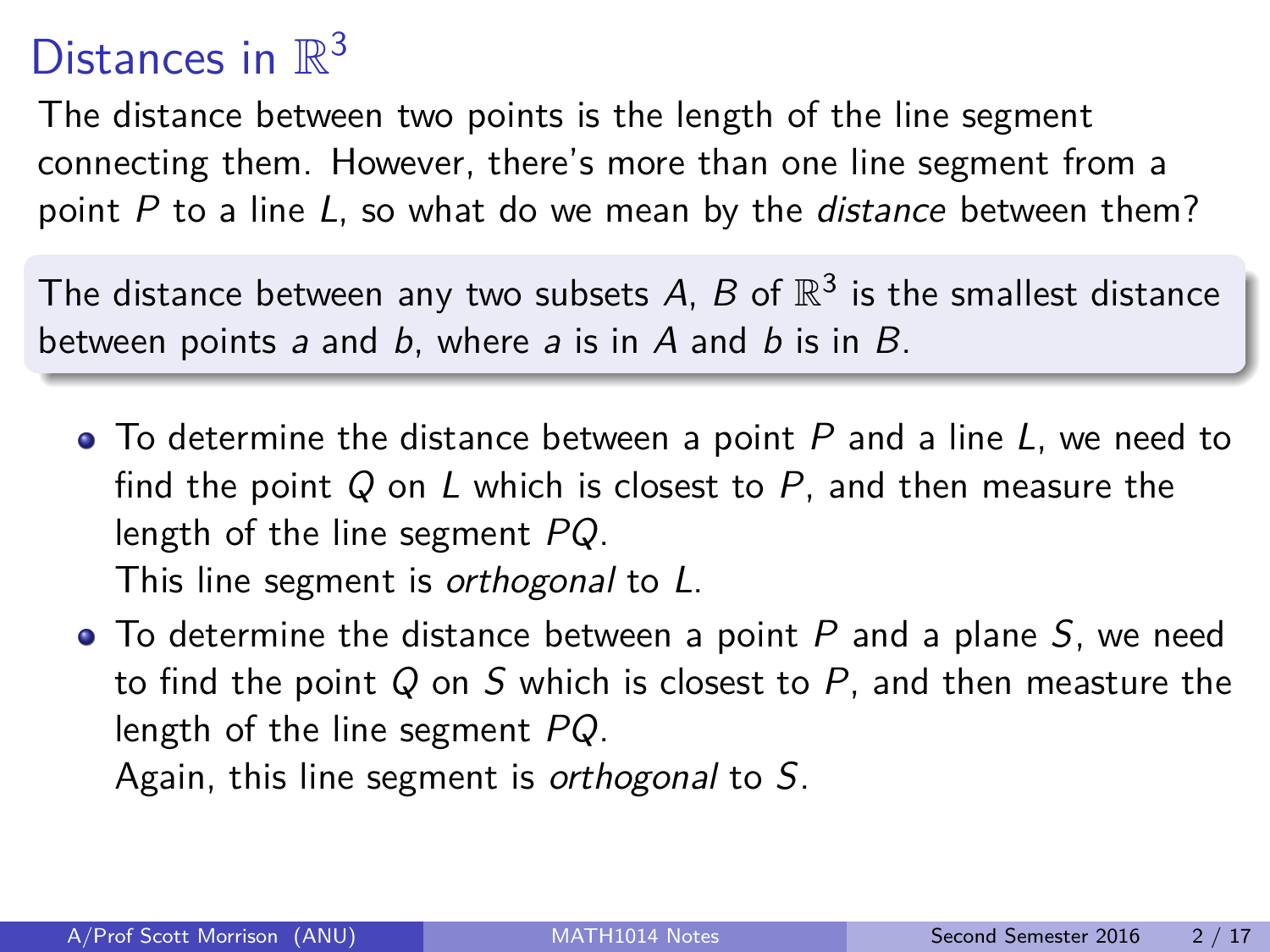The distance between two points is the length of the line segment connecting them. However, there's more than one line segment from a point  $P$  to a line  $L$ , so what do we mean by the *distance* between them?

The distance between any two subsets A, B of  $\mathbb{R}^3$  is the smallest distance between points a and b, where a is in  $A$  and  $b$  is in  $B$ .

 $\bullet$  To determine the distance between a point P and a line L, we need to find the point  $Q$  on L which is closest to P, and then measure the length of the line segment PQ.

This line segment is *orthogonal* to L.

 $\bullet$  To determine the distance between a point P and a plane S, we need to find the point  $Q$  on  $S$  which is closest to  $P$ , and then measture the length of the line segment PQ.

Again, this line segment is orthogonal to S.

In both cases, the key to computing these distances is drawing a picture and using one of the vector product identitites.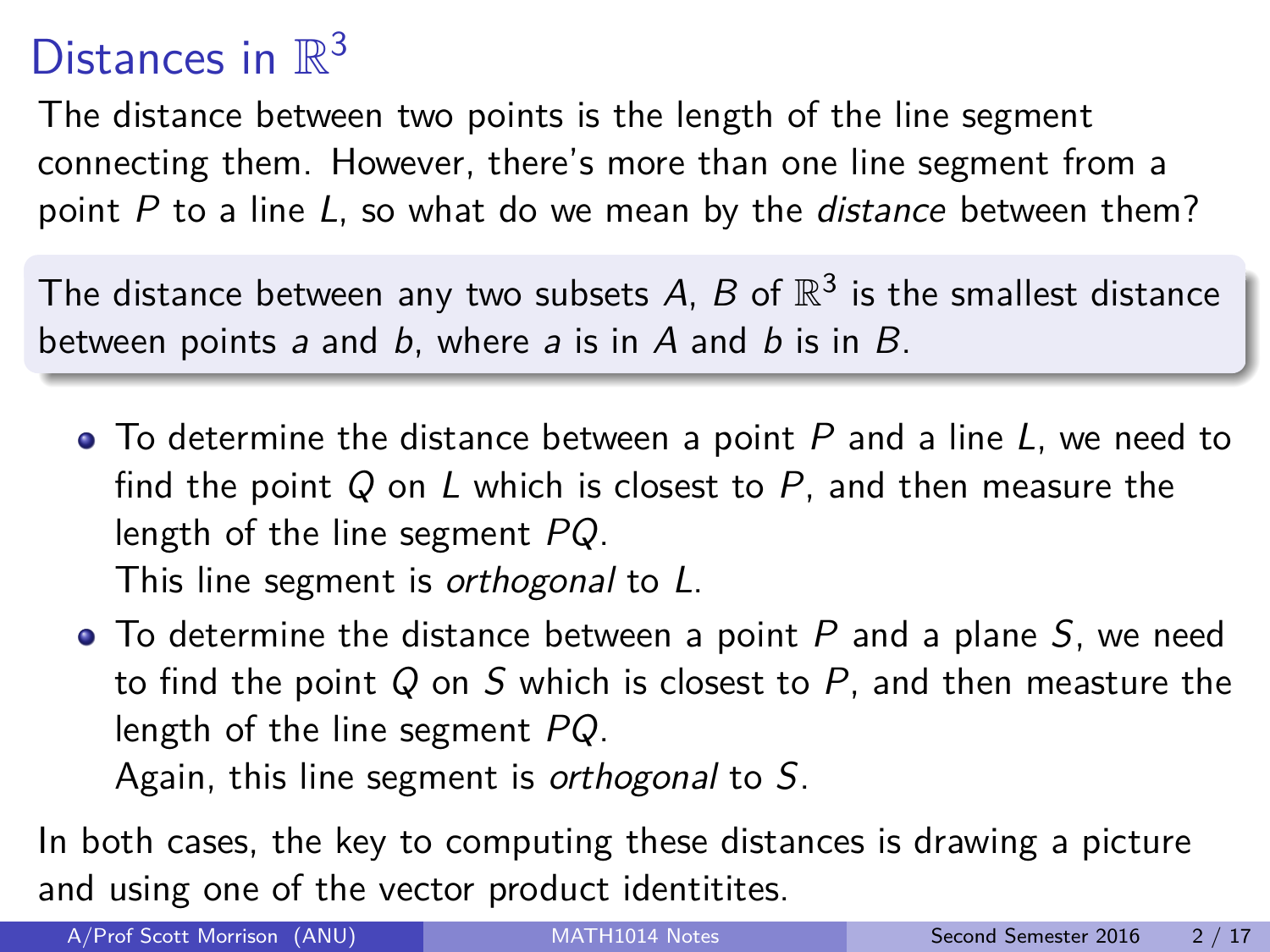### Distance from a point to a plane

We find a formula for the distance s from a point  $P_1 = (x_1, y_1, z_1)$  to the plane  $Ax + By + Cz + D = 0$ .

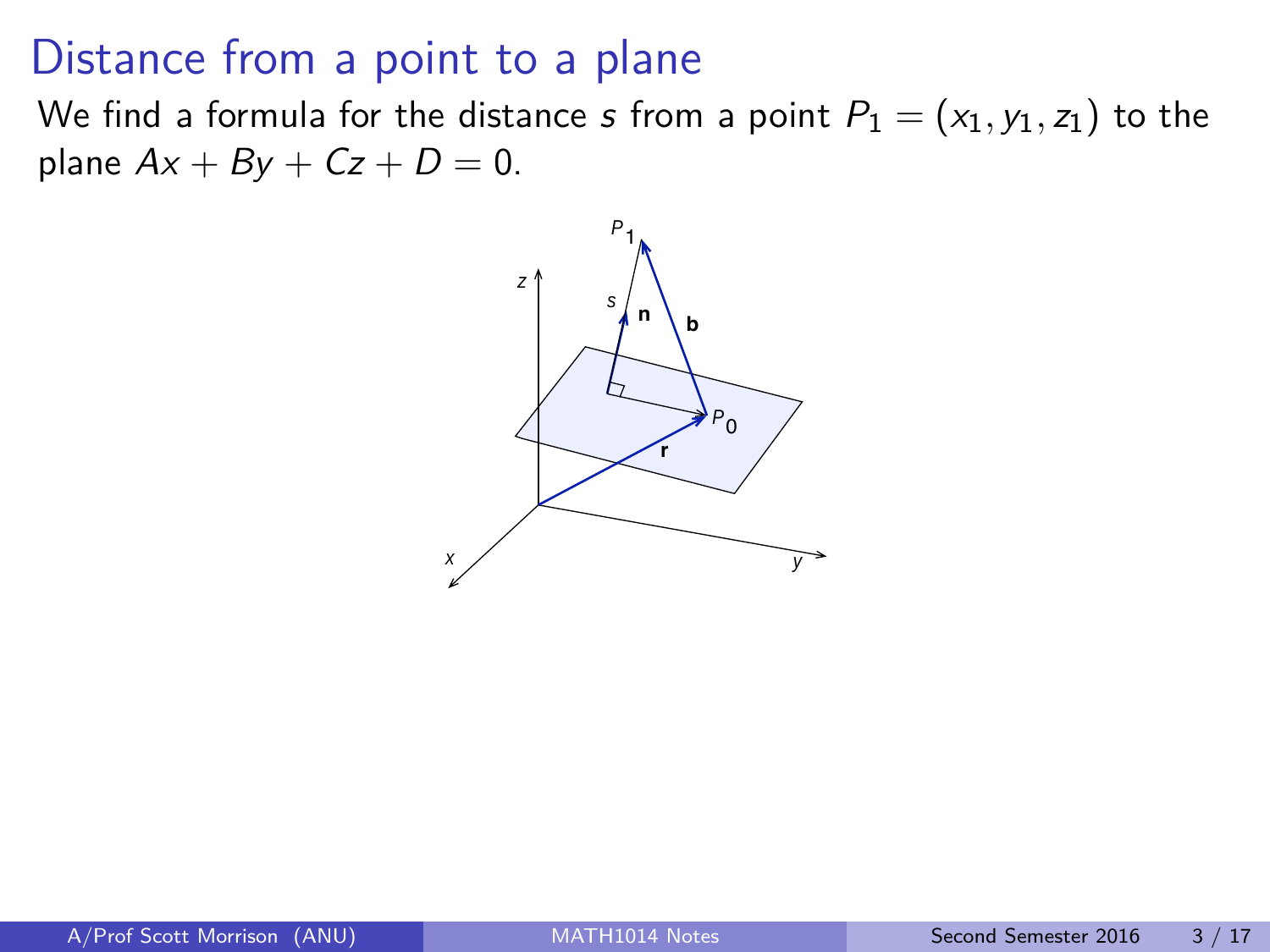## Distance from a point to a plane

We find a formula for the distance s from a point  $P_1 = (x_1, y_1, z_1)$  to the plane  $Ax + By + Cz + D = 0$ .



Let  $P_0 = (x_0, y_0, z_0)$  be any point in the given plane and let **b** be the vector corresponding to  $P_0$  $P_1$ . Then

$$
\textbf{b}=\langle x_1-x_0, y_1-y_0, z_1-z_0\rangle.
$$

The distance s from  $P_1$  to the plane is equal to the absolute value of the scalar projection of **b** onto the normal vector  $\mathbf{n} = \langle A, B, C \rangle$ .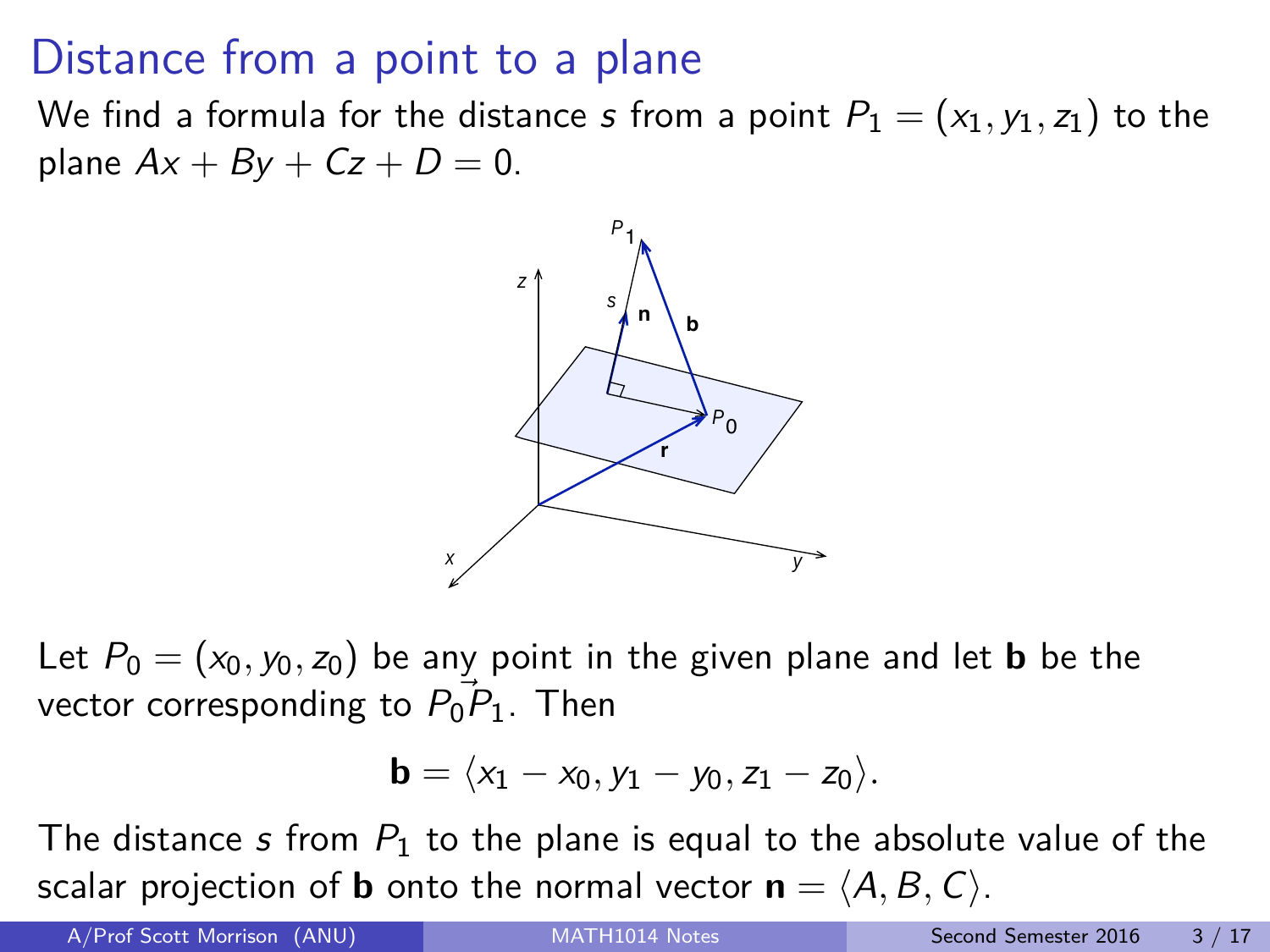The distance s from  $P_1$  to the plane is equal to the absolute value of the scalar projection of **b** =  $\langle x_1 - x_0, y_1 - y_0, z_1 - z_0 \rangle$  onto the normal vector  $\mathbf{n} = \langle A, B, C \rangle$ .

$$
s = |\text{comp}_{n}b|
$$
  
=  $\frac{|\textbf{n} \cdot \textbf{b}|}{||\textbf{n}||}$   
=  $\frac{|A(x_1 - x_0) + B(y_1 - y_0) + C(z_1 - z_0)|}{\sqrt{A^2 + B^2 + C^2}}$   
=  $\frac{|Ax_1 + By_1 + Cz_1 - (Ax_0 + By_0 + Cz_0)|}{\sqrt{A^2 + B^2 + C^2}}$ 

Since  $P_0$  is on the plane, its coordinates satisfy the equation of the plane and so we have  $Ax_0 + By_0 + Cz_0 + D = 0$ . Thus the formula for s can be written

$$
s = \frac{|Ax_1 + By_1 + Cz_1 + D|}{\sqrt{A^2 + B^2 + C^2}}
$$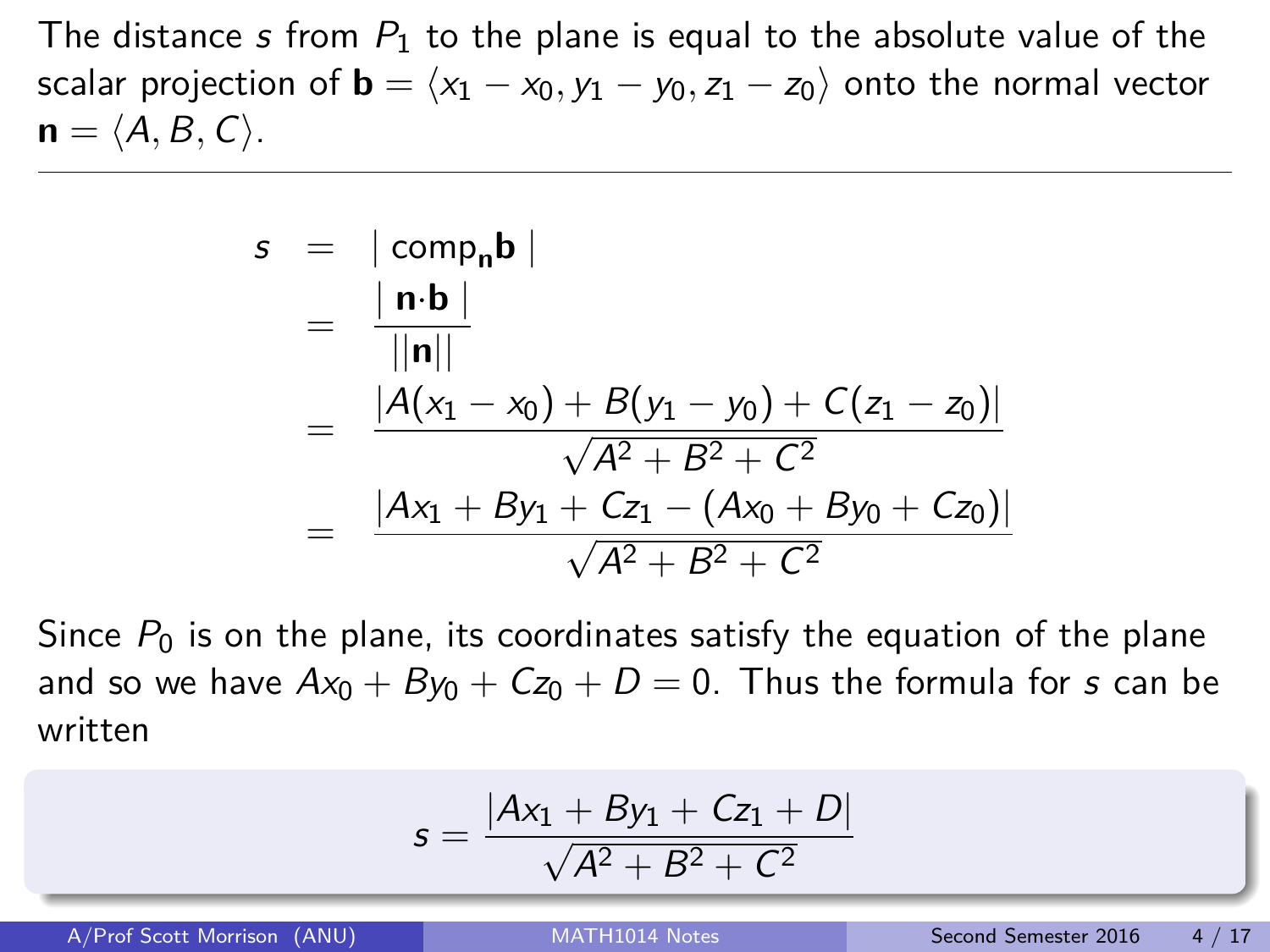#### Example 1

We find the distance from the point (1*,* 2*,* 0) to the plane  $3x - 4y - 5z - 2 = 0$ .

From the result above, the distance s is given by

$$
s = \frac{|Ax_0 + By_0 + Cz_0 + D|}{\sqrt{A^2 + B^2 + C^2}}
$$

where  $(x_0, y_0, z_0) = (1, 2, 0)$ ,

$$
A = 3, B = -4, C = -5
$$
 and  $D = -2$ .

This gives

$$
s = \frac{|3 \cdot 1 + (-4) \cdot 2 + (-5) \cdot 0 - 2|}{\sqrt{3^2 + (-4)^2 + (-5)^2}}
$$

$$
= \frac{7}{\sqrt{50}} = \frac{7}{5\sqrt{2}} = \frac{7\sqrt{2}}{10}.
$$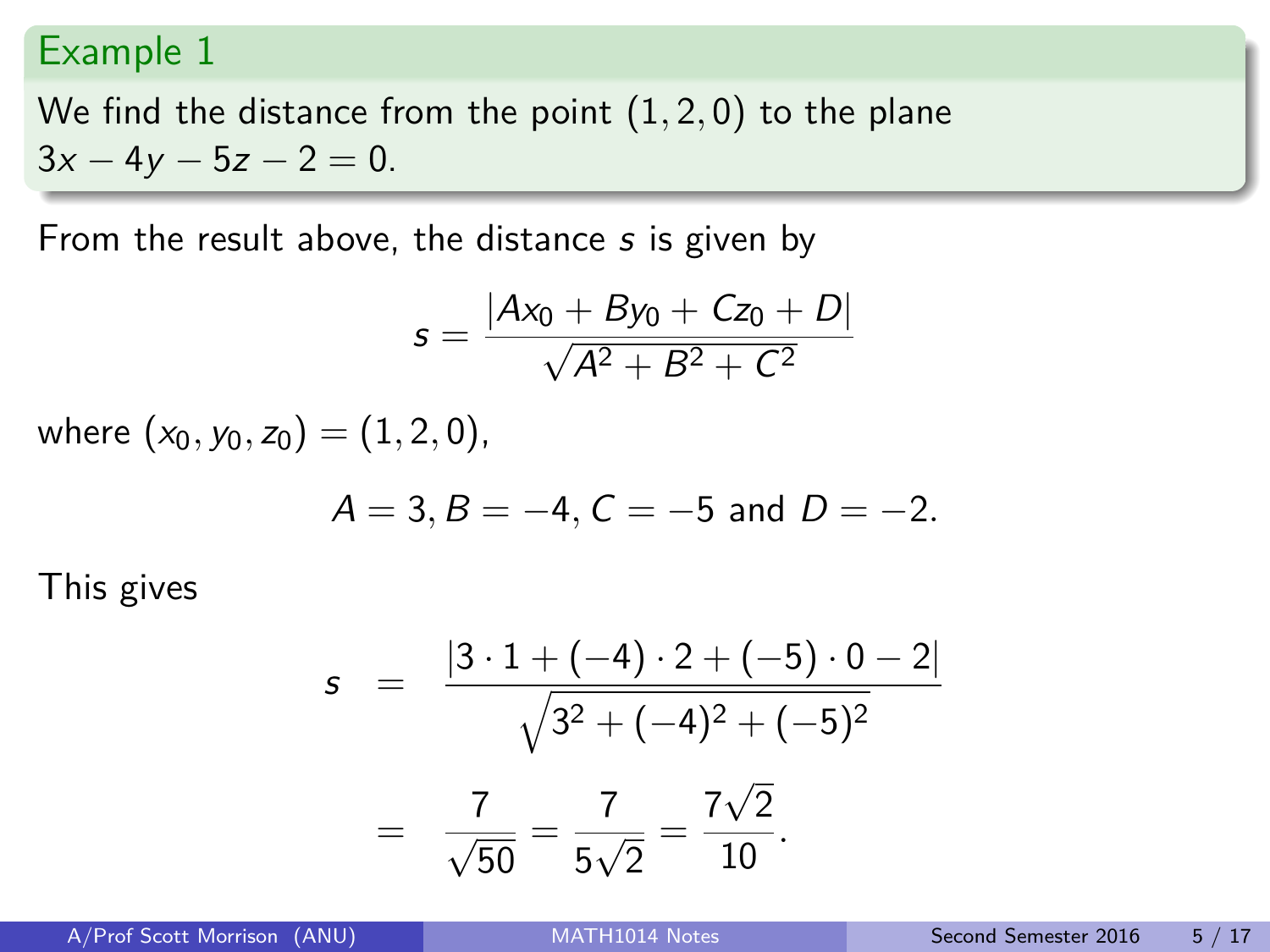## Distance from a point to a line

#### Question

Given a point  $P_0 = (x_0, y_0, z_0)$  and a line L in  $\mathbb{R}^3$ , what is the distance from  $P_0$  to L?

Tools:

- $\bullet$  describe  $L$  using vectors
- $\bullet$   $||\mathbf{u} \times \mathbf{v}|| = ||\mathbf{u}|| ||\mathbf{v}|| \sin \theta$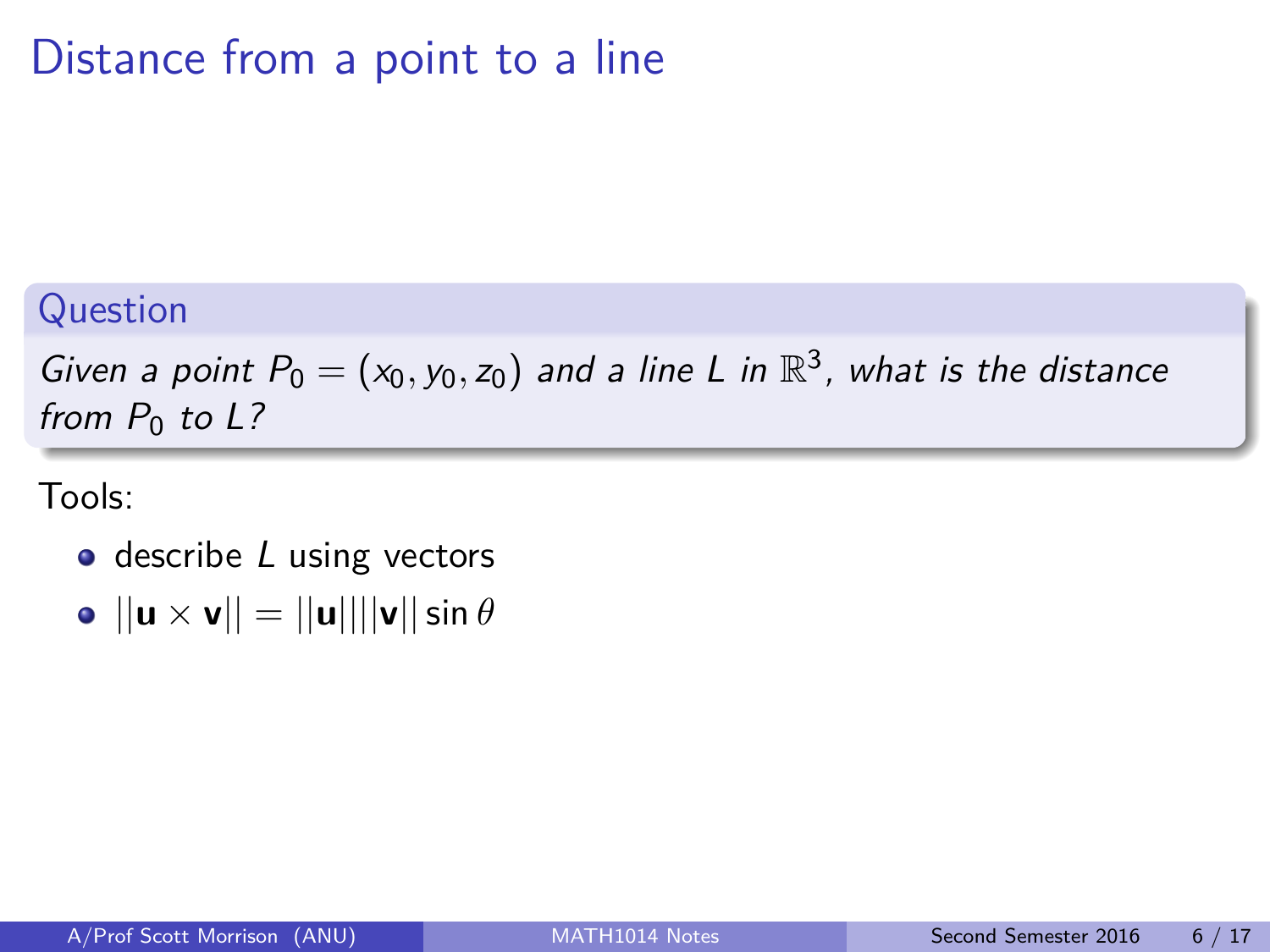## Distance from a point to a line

Let  $P_0 = (x_0, y_0, z_0)$  and let L be the line through  $P_1$  and parallel to the nonzero vector **v**. Let  $\mathbf{r}_0$  and  $\mathbf{r}_1$  be the position vectors of  $P_0$  and  $P_1$ respectively.  $P_2$  on L is the point closest to  $P_0$  if and only if the vector  $P_2\overline{P_0}$  is perpendicular to L.



The distance from  $P_0$  to L is given by

$$
s = ||\overrightarrow{P_2P_0}|| = ||\overrightarrow{P_1P_0}|| \sin \theta = ||\mathbf{r}_0 - \mathbf{r}_1|| \sin \theta
$$

where  $\theta$  is the angle between  $\mathbf{r}_0 - \mathbf{r}_1$  and  $\mathbf{v}$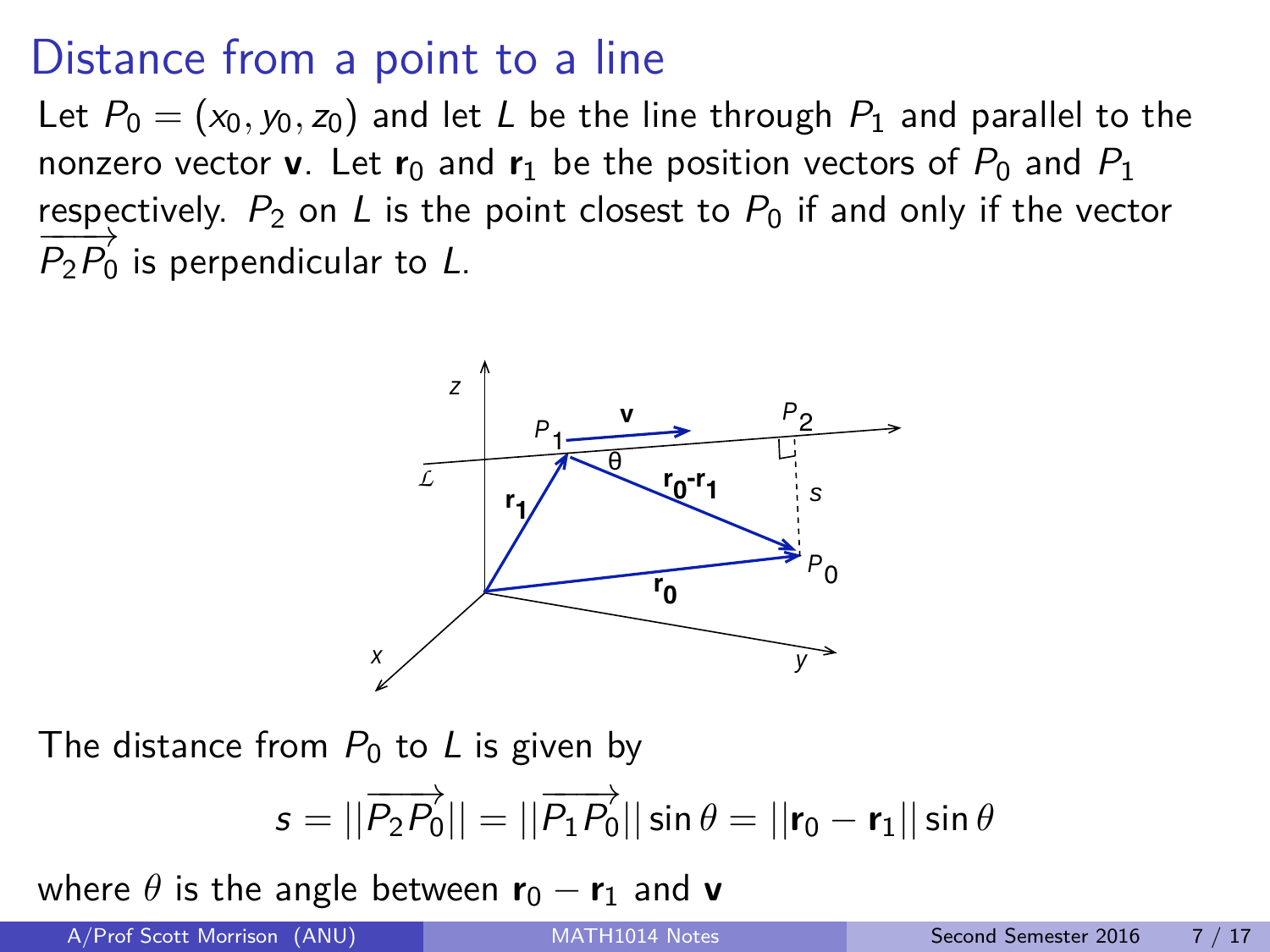

 $s = ||\mathbf{r}_0 - \mathbf{r}_1|| \sin \theta$ 

Since

$$
||(\mathbf{r}_0-\mathbf{r}_1)\times\mathbf{v}||=||\mathbf{r}_0-\mathbf{r}_1||\,||\mathbf{v}||\,\sin\theta
$$

we get the formula

$$
s = ||\mathbf{r}_0 - \mathbf{r}_1|| \sin \theta
$$
  
= 
$$
\frac{||(\mathbf{r}_0 - \mathbf{r}_1) \times \mathbf{v}||}{||\mathbf{v}||}
$$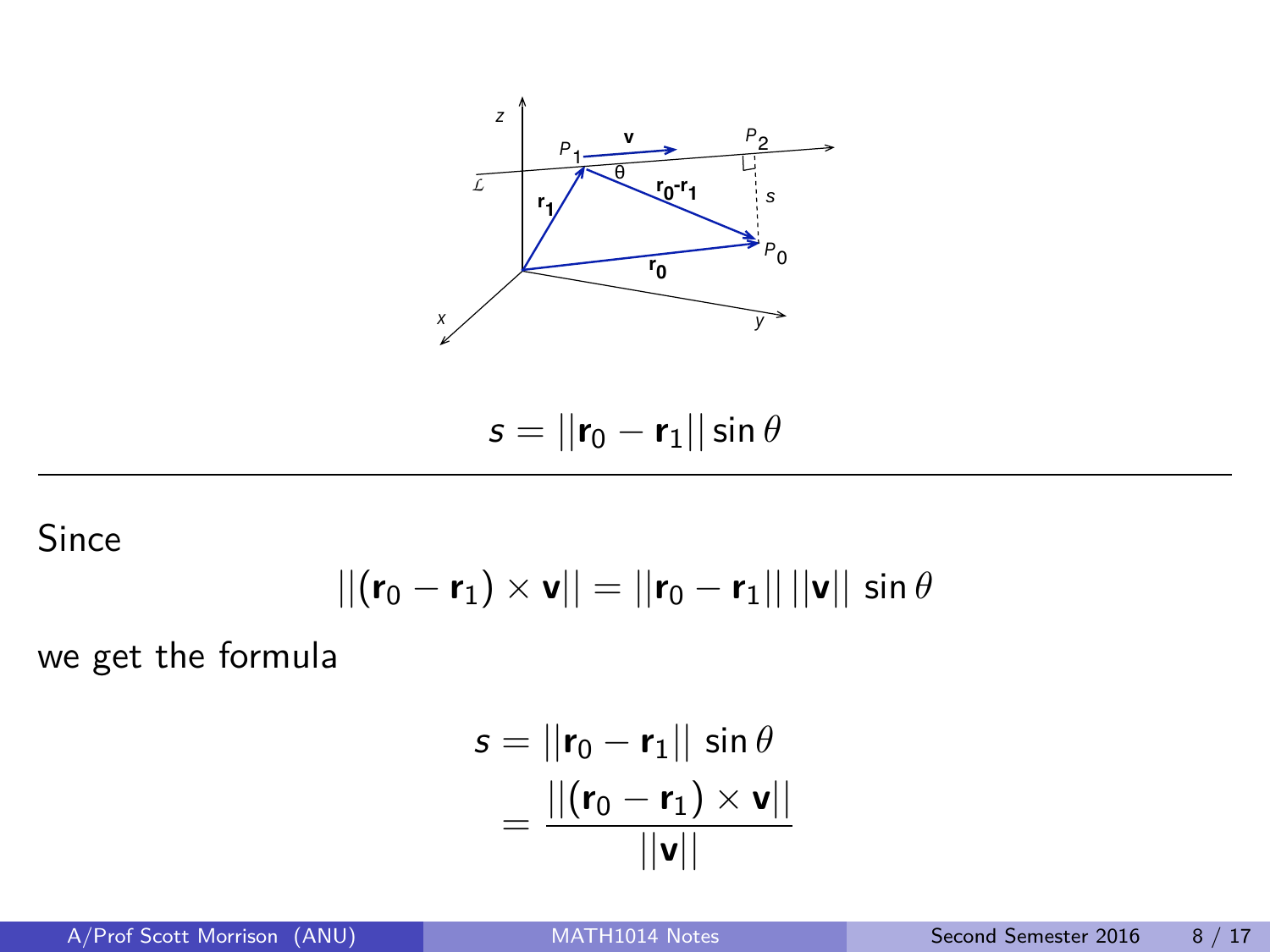#### Example 2

Find the distance from the point  $(1, 1, -1)$  to the line of intersection of the planes

$$
x + y + z = 1
$$
,  $2x - y - 5z = 1$ .

The direction of the line is given by  $\mathbf{v} = \mathbf{n}_1 \times \mathbf{n}_2$  where  $\mathbf{n}_1 = \mathbf{i} + \mathbf{j} + \mathbf{k}$ , and  $n_2 = 2i - j - 5k$ .

$$
\mathbf{v} = \mathbf{n}_1 \times \mathbf{n}_2 = -4\mathbf{i} + 7\mathbf{j} - 3\mathbf{k}.
$$



In the diagram,  $P_1$  is an arbitrary point on the line. To find such a point, put  $x = 1$  in the first equation. This gives  $y = -z$  which can be used in the second equation to find  $z = 1/4$ , and hence  $y = -1/4$ .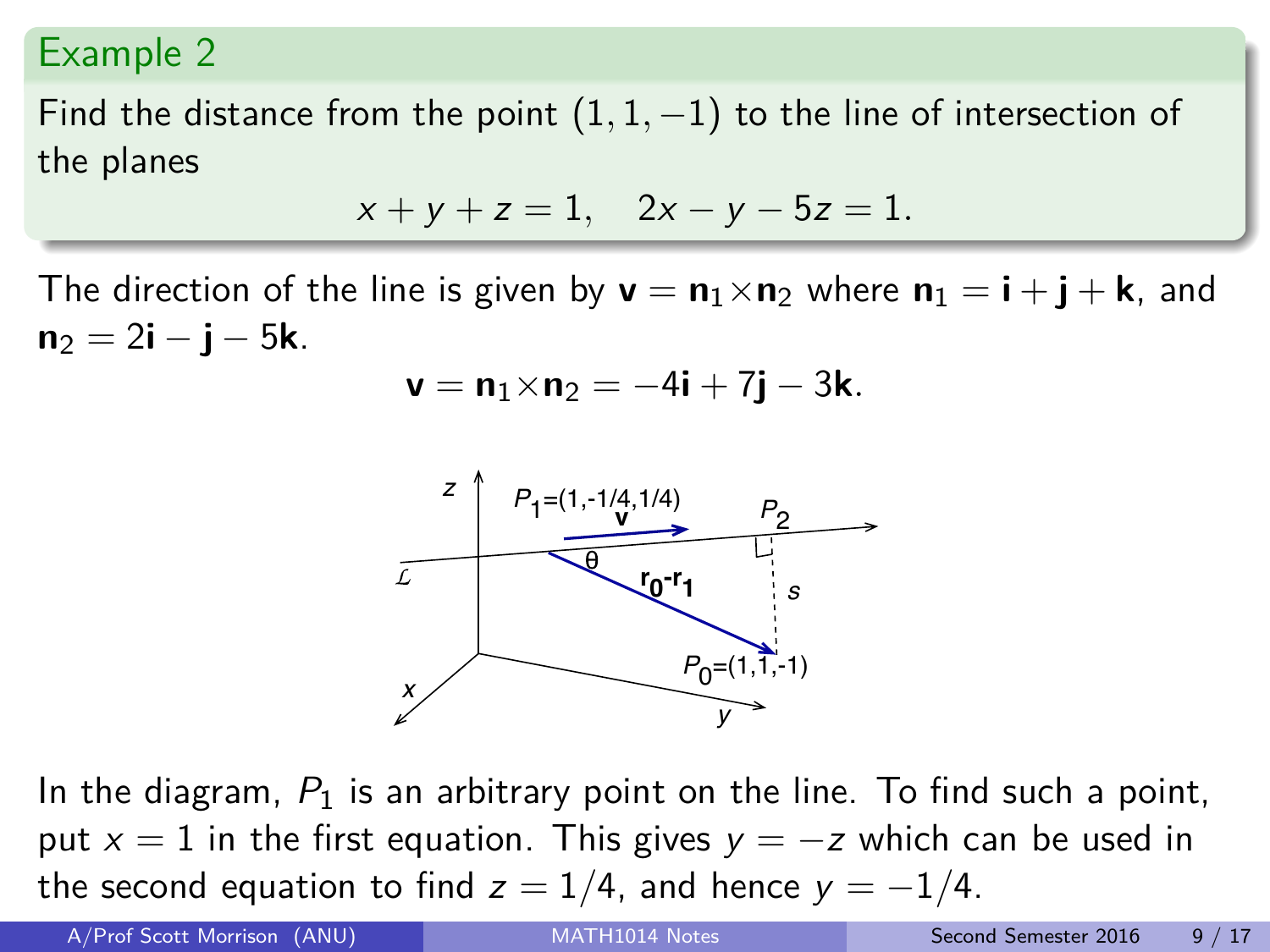Here 
$$
\overrightarrow{P_1P_0} = \mathbf{r}_0 - \mathbf{r}_1 = \frac{5}{4}\mathbf{j} - \frac{5}{4}\mathbf{k}
$$
. So  
\n
$$
s = \frac{||( \mathbf{r}_0 - \mathbf{r}_1) \times \mathbf{v} ||}{|| \mathbf{v} ||}
$$
\n
$$
= \frac{||( \frac{5}{4}\mathbf{j} - \frac{5}{4}\mathbf{k}) \times (-4\mathbf{i} + 7\mathbf{j} - 3\mathbf{k})||}{\sqrt{(-4)^2 + 7^2 + (-3)^2}}
$$
\n
$$
= \frac{|| 5\mathbf{i} + 5\mathbf{j} + 5\mathbf{k} ||}{\sqrt{74}}
$$
\n
$$
= \sqrt{\frac{75}{74}}.
$$

÷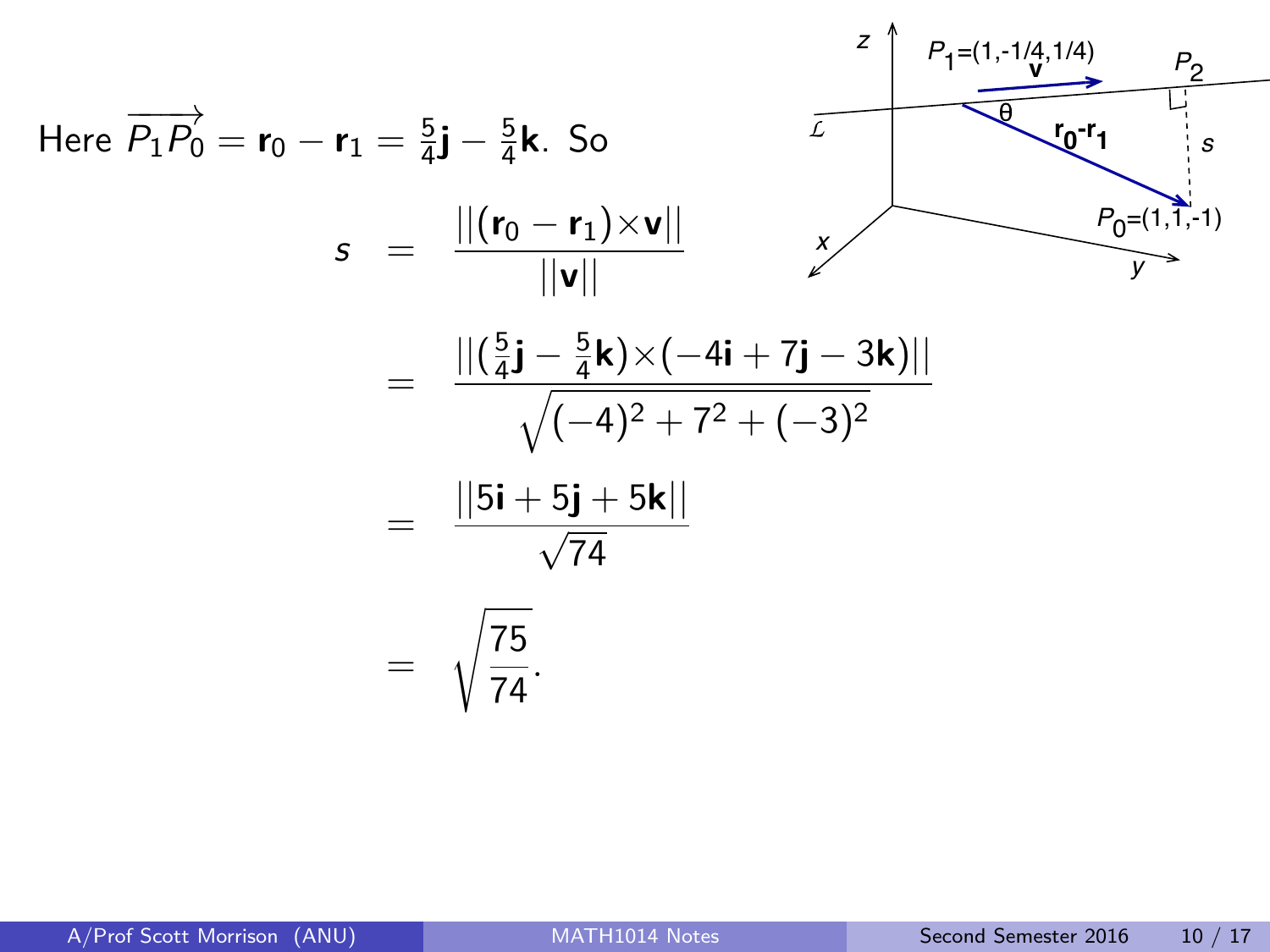### Distance between two lines

Let  $L_1$  and  $L_2$  be two lines in  $\mathbb{R}^3$  such that

- $-L_1$  passes through the point  $P_1$  and is parallel to the vector  $v_1$
- $-$  L<sub>2</sub> passes through the point  $P_2$  and is parallel to the vector  $\mathbf{v}_2$ .

Let  $\mathbf{r}_1$  and  $\mathbf{r}_2$  be the position vectors of  $P_1$  and  $P_2$  respectively. Then parametric equation for these lines are

 $L_1$  **r** = **r**<sub>1</sub> + t**v**<sub>1</sub>

L<sub>2</sub>  $\tilde{\mathbf{r}} = \mathbf{r}_2 + s\mathbf{v}_2$ 

Note that  $\mathbf{r}_2 - \mathbf{r}_1 = \overrightarrow{P_1 P_2}$ .

We want to compute the smallest distance  $d$  (simply called the distance) between the two lines.

If the two lines intersect, then  $d = 0$ . If the two lines do not intersect we can distinguish two cases.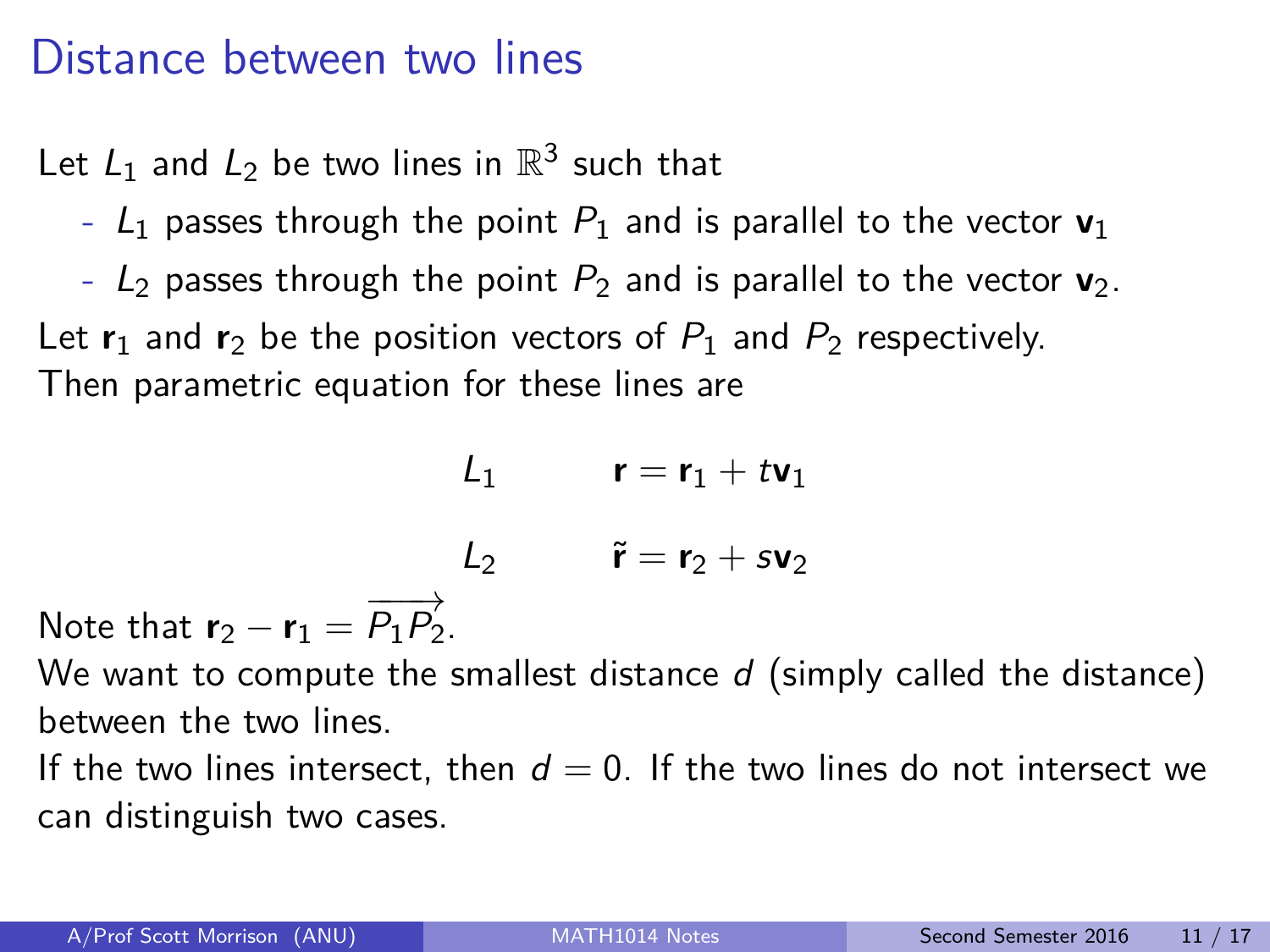### **Case 1:**  $L_1$  and  $L_2$  are parallel and do not intersect.

In this case the distance d is simply the distance from the point  $P_2$  to the line  $L_1$  and is given by

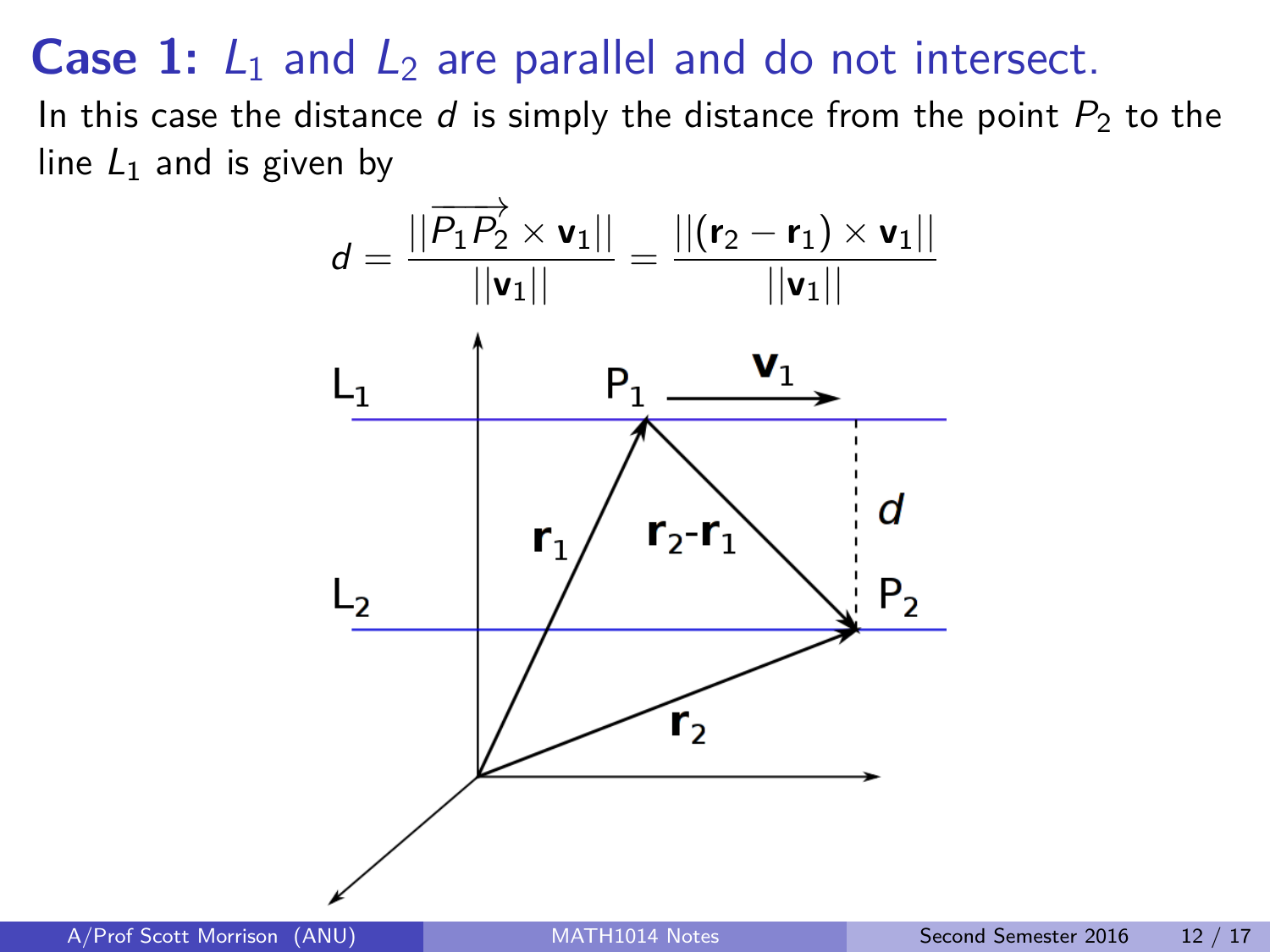**Case 2:**  $L_1$  and  $L_2$  are skew lines.



If  $P_3$  and  $P_4$  (with position vectors  $r_3$  and  $r_4$  respectively) are the points on  $L_1$  and  $L_2$  that are closest to one another, then the vector  $\overline{P_3P_4}$  is perpendicular to both lines (i.e. to both **v**<sub>1</sub> and **v**<sub>2</sub>) and therefore parallel to **v**<sub>1</sub> × **v**<sub>2</sub>. The distance *d* is the length of  $\overrightarrow{P_3P_4}$ . Notice that  $d = ||\mathbf{r}_4 - \mathbf{r}_3||$ , which we can rewrite as

$$
d = \frac{|(\mathbf{r}_4 - \mathbf{r}_3) \cdot (\mathbf{v}_1 \times \mathbf{v}_2)|}{||\mathbf{v}_1 \times \mathbf{v}_2||}
$$

because  $\mathbf{r}_4 - \mathbf{r}_3$  is parallel to  $\mathbf{v}_1 \times \mathbf{v}_2$ ).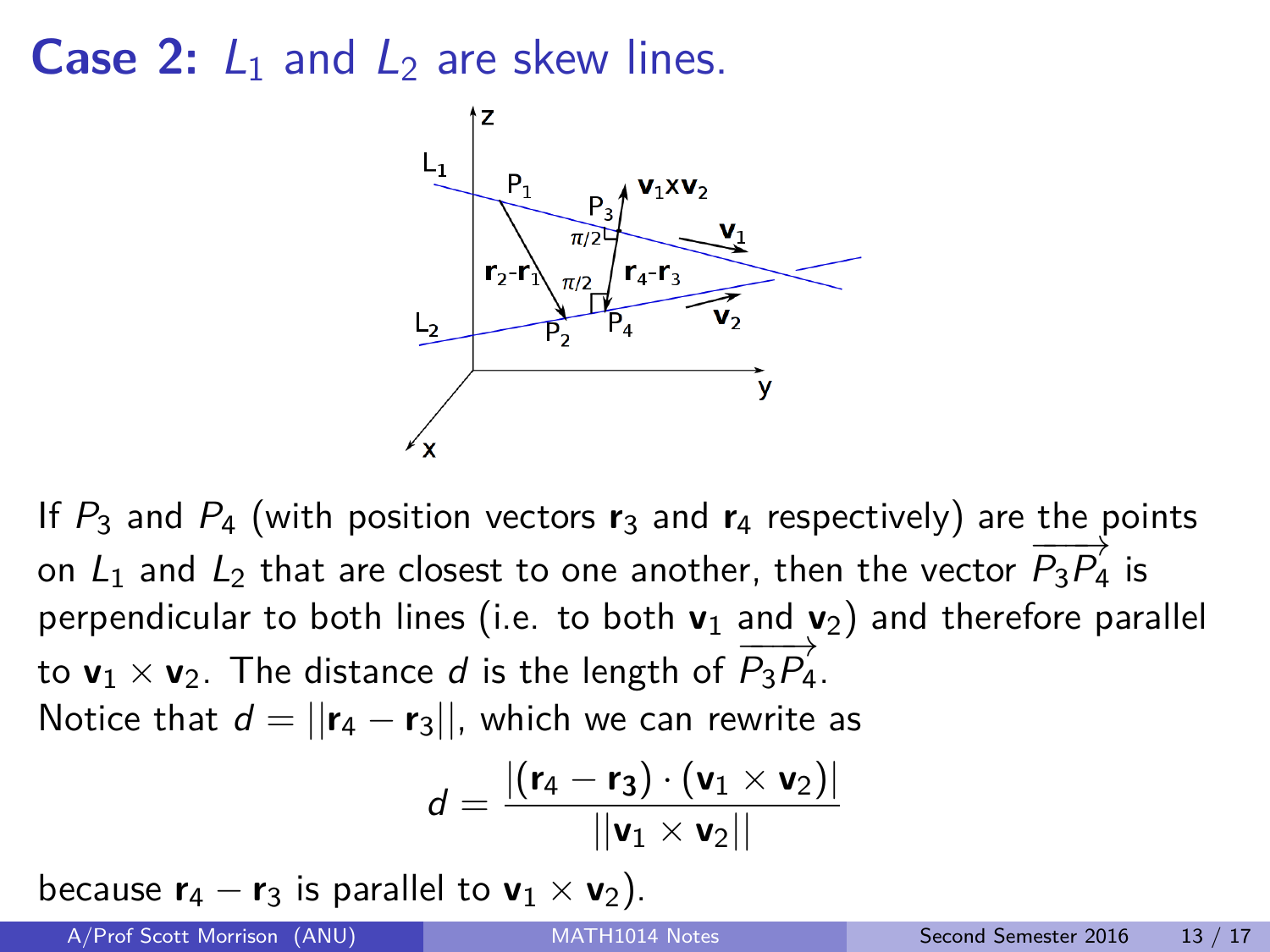

What's the point of doing this? Of course we don't know what  $r_4$  or  $r_3$  is. Here's the trick: Notice that

$$
\mathbf{r}_4 = \mathbf{r}_2 + t \mathbf{v}_2 \qquad \qquad \mathbf{r}_3 = \mathbf{r}_1 + s \mathbf{v}_1
$$

for some s and t.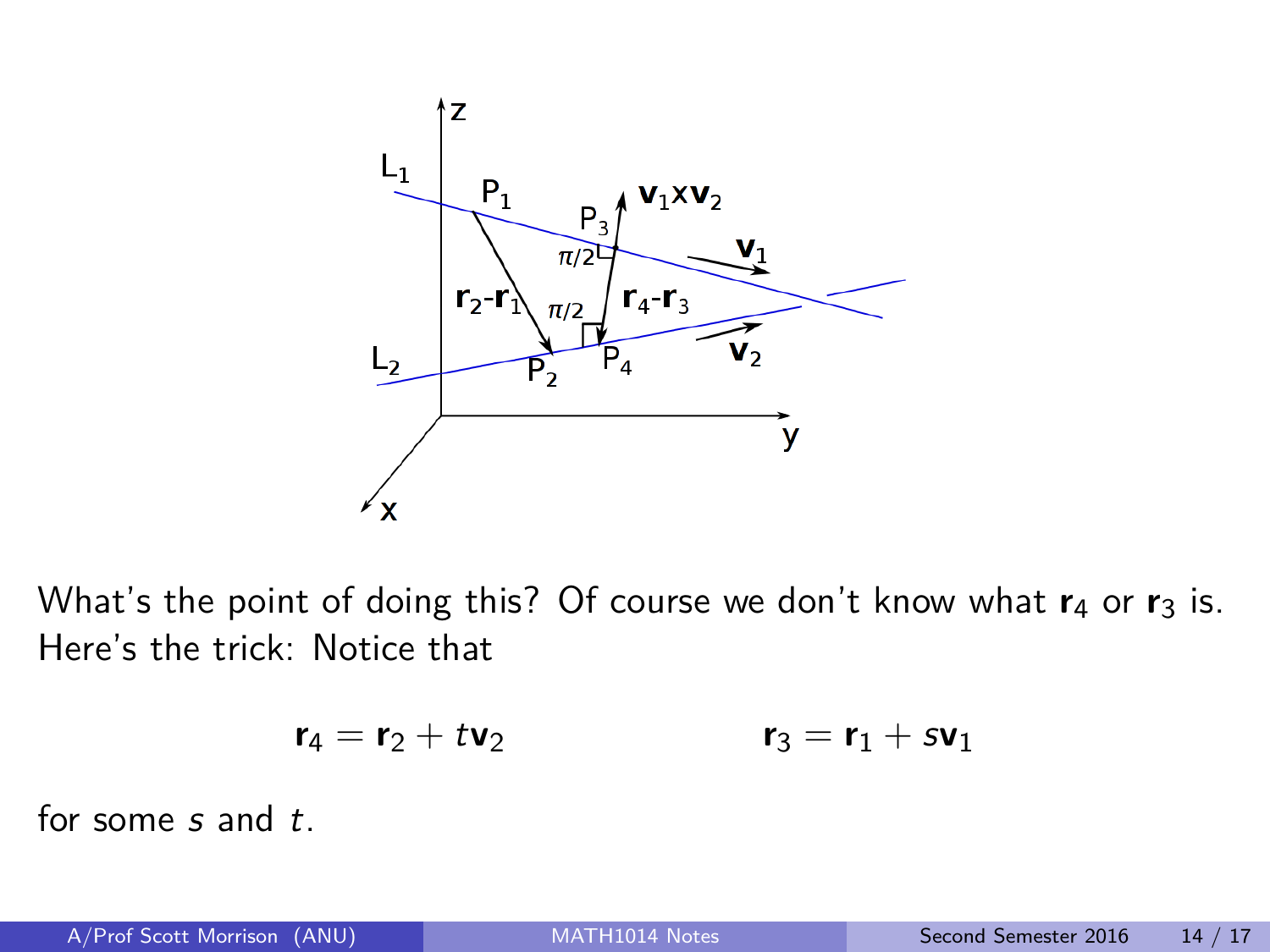

Now substitute these into our dimension formula, obtaining

$$
d = \frac{|(\mathbf{r}_2 - \mathbf{r}_1 + t \mathbf{v}_2 - s \mathbf{v}_1) \cdot (\mathbf{v}_1 \times \mathbf{v}_2)|}{||\mathbf{v}_1 \times \mathbf{v}_2||}
$$

which simplifies, since  $v_1 \times v_2$  is orthogonal to both  $v_1$  and  $v_1$ , to

$$
d = \frac{|(\mathbf{r}_2 - \mathbf{r}_1) \cdot (\mathbf{v}_1 \times \mathbf{v}_2)|}{||\mathbf{v}_1 \times \mathbf{v}_2||}
$$

Thus we don't need to know **r**<sup>4</sup> or **r**<sup>3</sup> explicitly at all! (Exercise — find formulas for them!)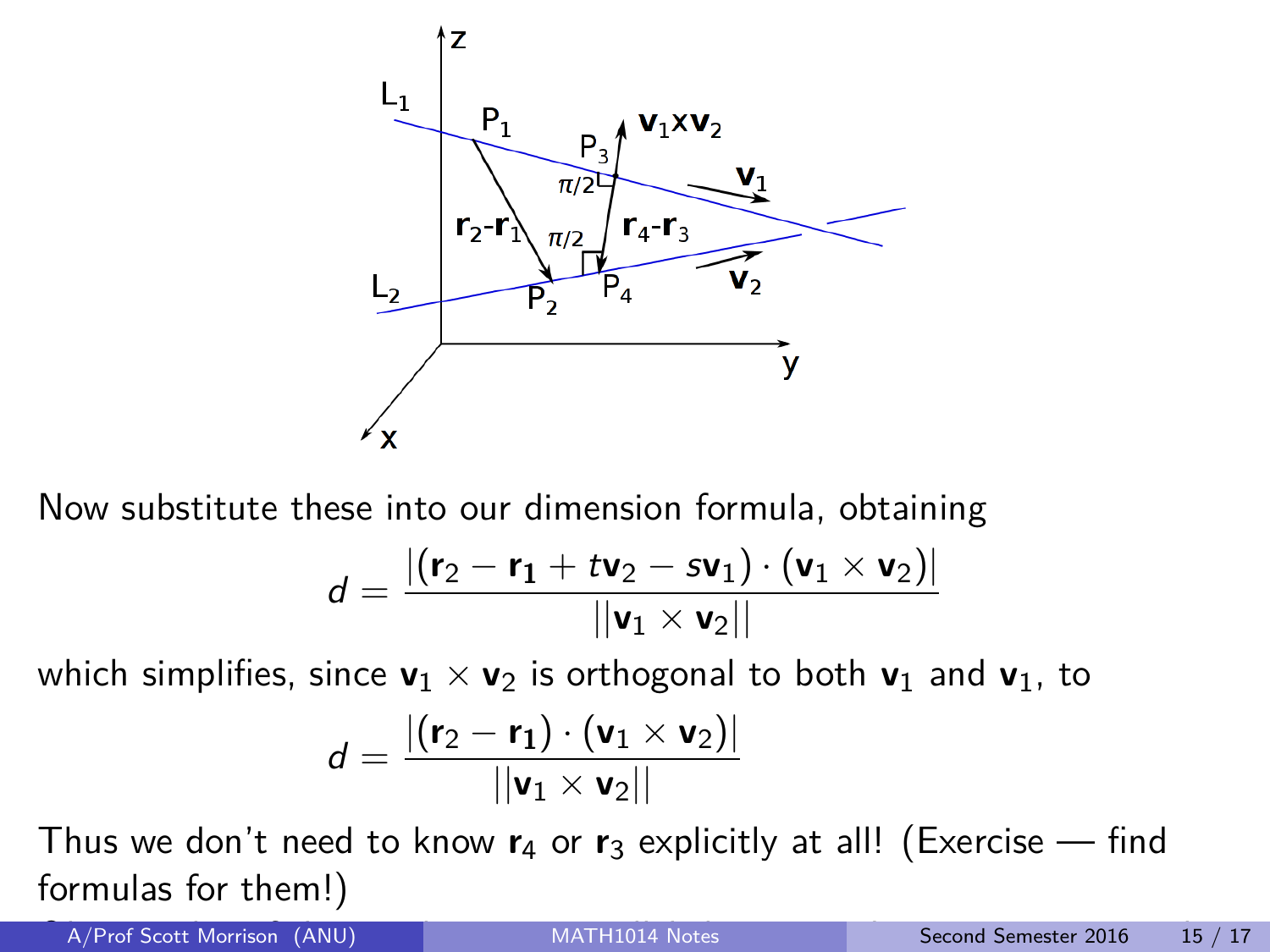#### Example 3

Find the distance between the skew lines

$$
\begin{cases}\n x + 2y = 3 \\
y + 2z = 3\n\end{cases}
$$
 and 
$$
\begin{cases}\n x + y + z = 6 \\
x - 2z = -5\n\end{cases}
$$



We can take  $P_1 = (1, 1, 1)$ , a point on the first line, and  $P_2 = (1, 2, 3)$  a point on the second line. This gives  $\mathbf{r}_2 - \mathbf{r}_1 = \mathbf{i} + 2\mathbf{k}$ .